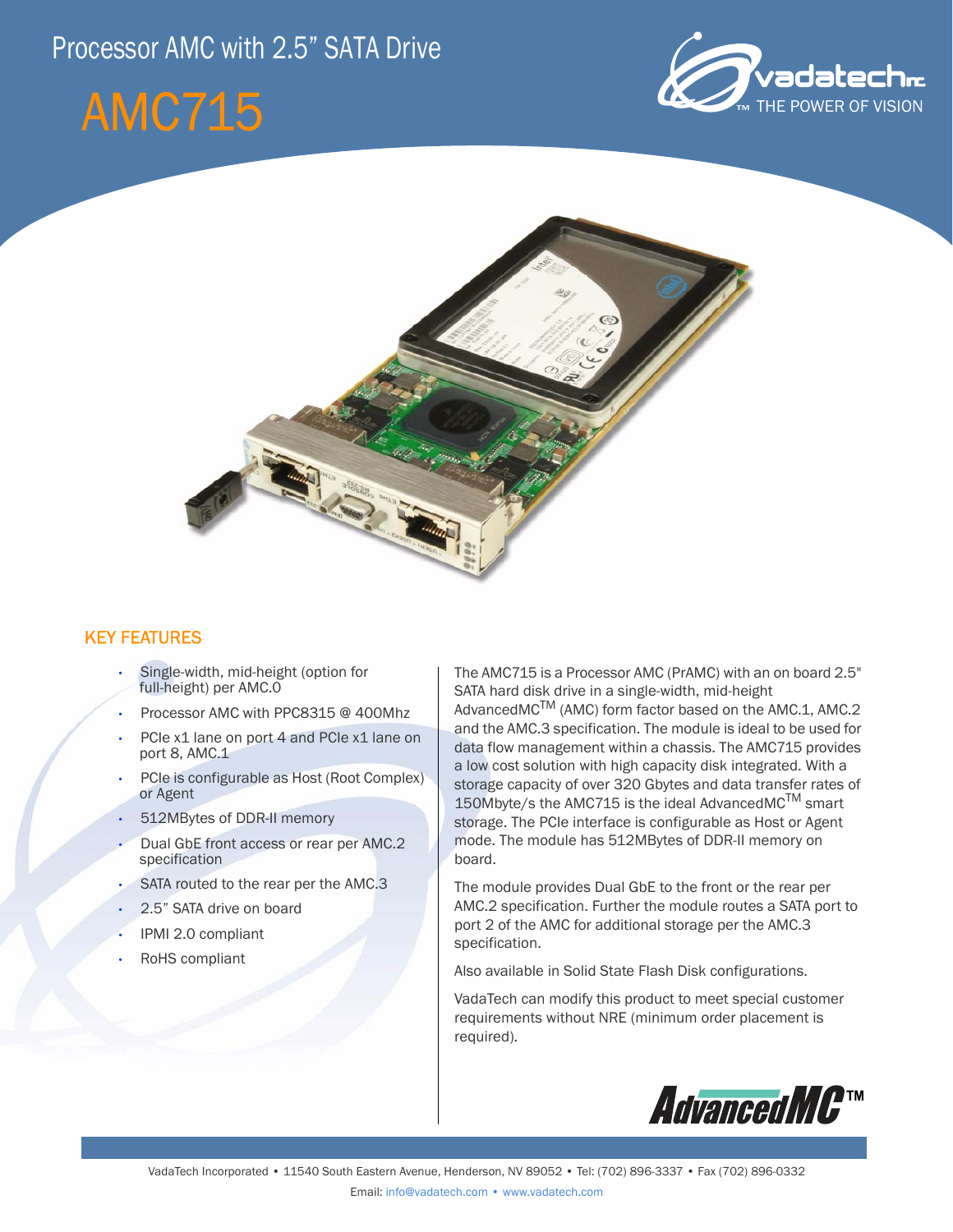# **SPECIFICATIONS**

| Architecture                |                                                                                                                     |                                                                                         |
|-----------------------------|---------------------------------------------------------------------------------------------------------------------|-----------------------------------------------------------------------------------------|
| Physical                    | <b>Dimensions</b>                                                                                                   | Single-Width, Mid-Height (Full-Height options)                                          |
|                             |                                                                                                                     | Width: 2.89 in. (73.5 mm)                                                               |
|                             |                                                                                                                     | Depth: 7.11 in. (180.6 mm)                                                              |
| <b>Product Type</b>         | <b>AMC Processor</b>                                                                                                | PPC8315 @ 400 Mhz with 2.5" Serial ATA Drive                                            |
|                             |                                                                                                                     | Optional Solid State Disk Drive (Contact Sales for capacity and availability)           |
|                             |                                                                                                                     | 5400 RPM (with an option for 7200 RPM drive), <12ms average seek time                   |
|                             |                                                                                                                     | Up to 320 Gbyte hard drive capacity, 16 Mbyte buffer                                    |
|                             |                                                                                                                     | 150 Mbyte/s transfer rate                                                               |
| Standards                   |                                                                                                                     |                                                                                         |
| <b>AMC</b>                  | Type                                                                                                                | AMC.1, AMC.2 or AMC.3                                                                   |
| <b>Module Management</b>    | <b>IPMI</b>                                                                                                         | IPMI Version 2.0                                                                        |
| PCle                        | Lanes                                                                                                               | x1 on port 4 and x1 on port 8                                                           |
| Configuration               |                                                                                                                     |                                                                                         |
| Power                       | <b>AMC715</b>                                                                                                       | 7W                                                                                      |
| Environmental               | Temperature                                                                                                         | Operating Temperature: 0° to 60° C (Air flow requirement is to be greater than 200 LFM) |
|                             |                                                                                                                     | Storage Temperature: -40° to +70° C with the Disk                                       |
|                             | Vibration                                                                                                           | Operating 9.8 m/s2 (1.0G), 5-500Hz                                                      |
|                             | <b>Shock</b>                                                                                                        | Operating 325G/2ms, 160G/1ms                                                            |
|                             | <b>Relative Humidity</b>                                                                                            | 5 to 95 percent, non-condensing                                                         |
| <b>Front Panel</b>          |                                                                                                                     | <b>IPMI Management Control</b>                                                          |
|                             | <b>LEDs</b>                                                                                                         | Activity                                                                                |
|                             | Mechanical                                                                                                          | Hot Swap Ejector Handle                                                                 |
| Software Support            | <b>Operating Systems</b>                                                                                            | Linux                                                                                   |
| Other                       |                                                                                                                     |                                                                                         |
| <b>MTBF</b>                 | Per MIL-217F > TBD MTTF Hrs. not including the disk                                                                 |                                                                                         |
| <b>Certifications</b>       | Designed to meet FCC, CE and UL certifications where applicable                                                     |                                                                                         |
| <b>Standards</b>            | VadaTech is certified to both the ISO9001:2000 and AS9100B:2004 standards                                           |                                                                                         |
| Compliance                  | RoHS and NEBS                                                                                                       |                                                                                         |
| Warranty                    | Two (2) years                                                                                                       |                                                                                         |
| <b>Trademarks and Logos</b> | The VadaTech logo is a registered trademark of VadaTech, Inc. Other registered trademarks are the property of their |                                                                                         |
|                             | respective owners. AdvancedMC™ and the AdvancedTCA™ logo are trademarks of the PCI Industrial Computers             |                                                                                         |
|                             | Manufacturers Group. All rights reserved. Specification subject to change without notice.                           |                                                                                         |
| Note                        | The AMC715 is available with Solid State disk drive. Contact Sales for more information.                            |                                                                                         |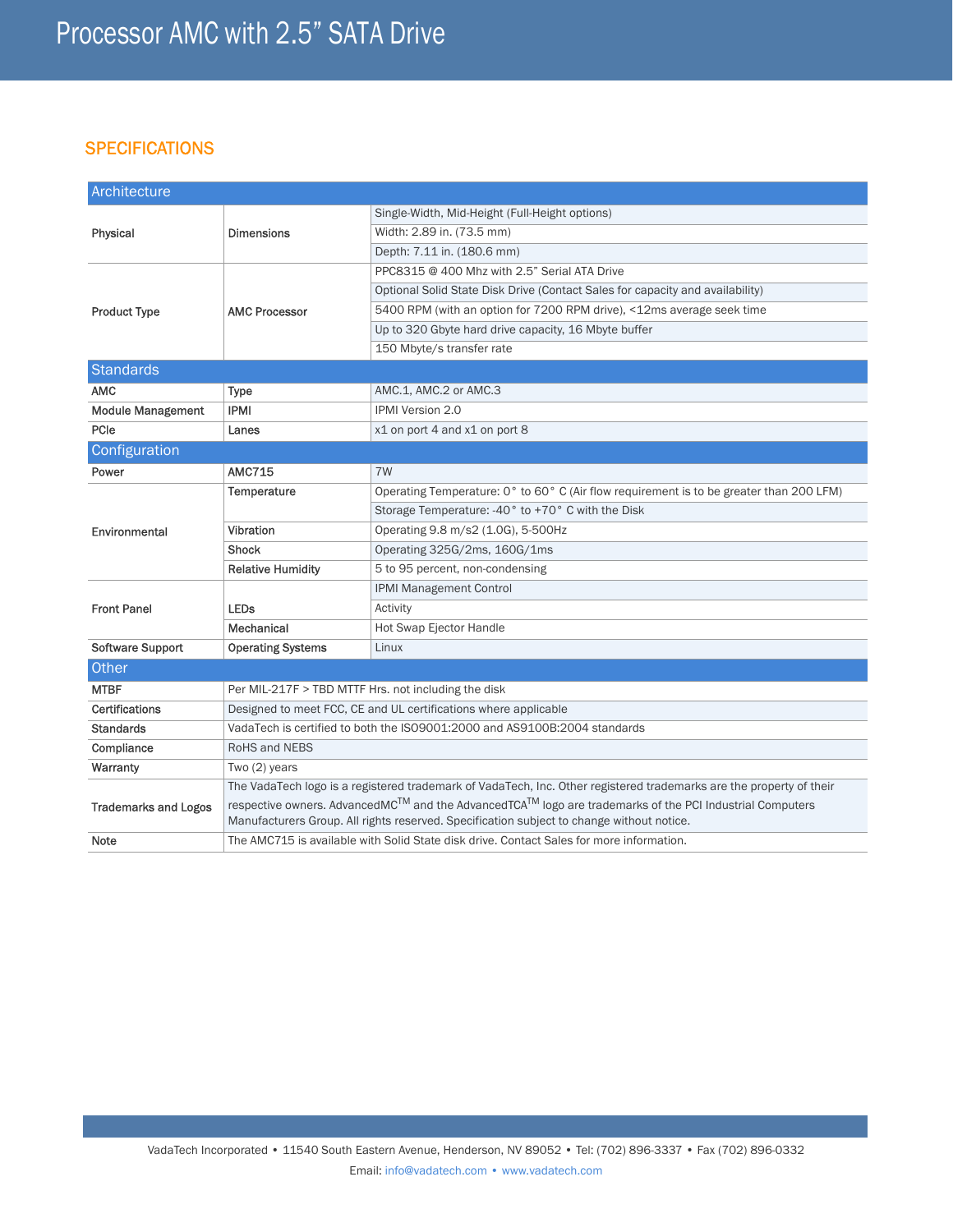

FIGURE 1. AMC715 Functional Block Diagram

FIGURE 2. AMC715 Front Panel